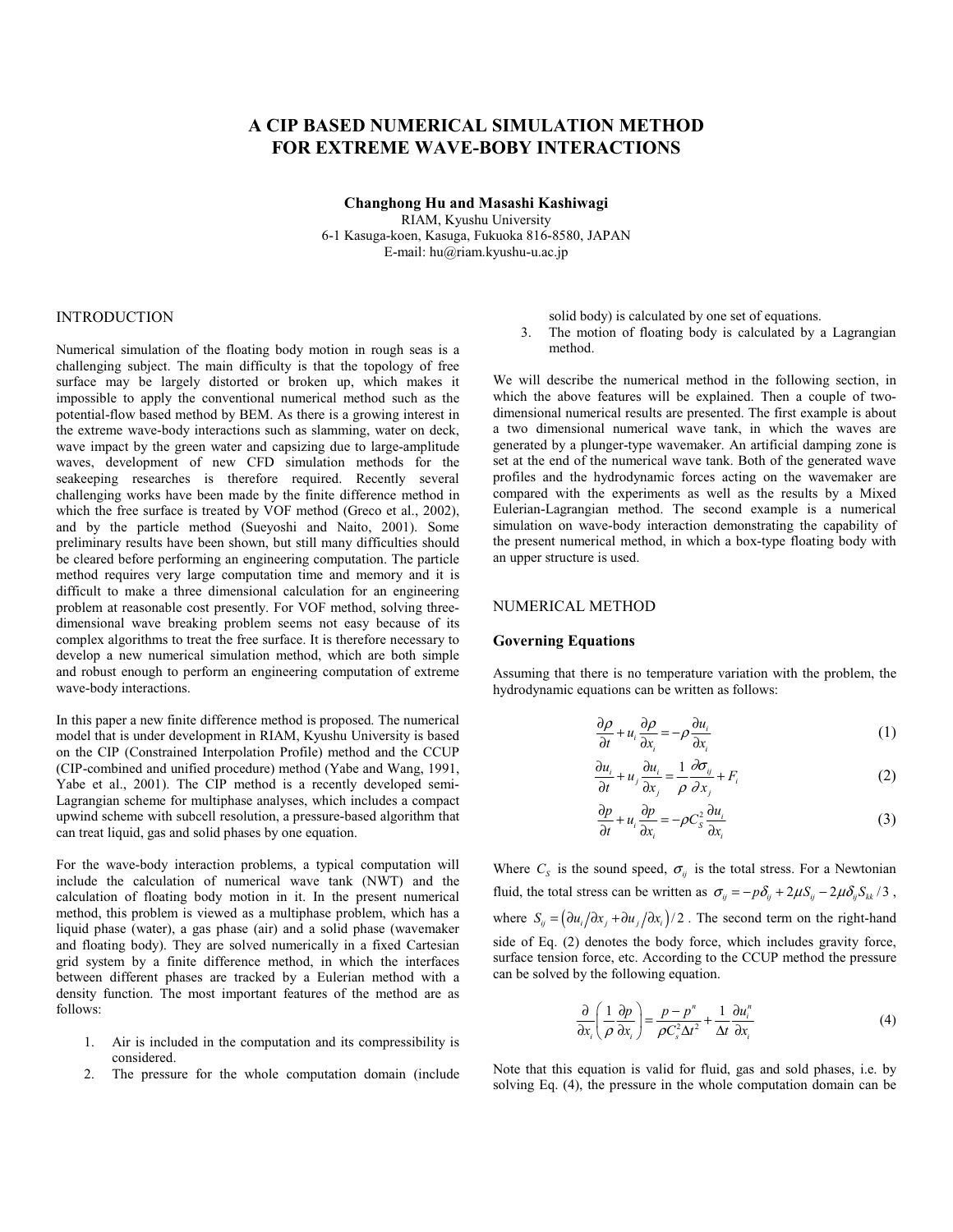obtained. Thus, the boundary conditions for pressure at the interfaces between different phases are not necessary, and fast solver or parallel computing technique can be easily applied. This is a very important feature, because the calculation of Eq. (4) is generally the most computationally time-consuming part for this kind of numerical simulation. Another advantage of Eq. (4) is that it provides a very simple and robust way to compute hydrodynamic forces acting on moving bodies in a fixed grid system.

### **CIP Method**

According to CCUP method, the governing equations (1) - (3) are solved by a fractional step approach, i.e., at each time level, the advection is solved first, then the diffusion is calculated, at last the pressure is solved by Eq. (4). The advection calculation is performed by the CIP method. The basic idea of the CIP method is that for a value *f*, not only the advection equation of *f*, but also the advection equation of its spatial gradient  $q_i = \frac{\partial f}{\partial x_i}$  are calculated by a cubic interpolation method. Therefore, the following equations are used for the advection calculation.

$$
\frac{\partial f}{\partial t} + u_i \frac{\partial f}{\partial x_i} = 0 \tag{5}
$$

$$
\frac{\partial q_i}{\partial t} + u_j \frac{\partial q_i}{\partial x_j} = -q_j \frac{\partial u_j}{\partial x_i}
$$
 (6)

For three-dimensional cases, three extra equations must be solved. However, as the gradients in each cell can be solved, and only the information (value and its spatial gradients) at the grid points within one computation cell is needed for the interpolation procedure, this scheme has both subcell resolution and compact structure. This feature is very important for a multiphase computation in which there are discontinuities or large gradients in the interfaces.



Fig.1 Schematic view of numerical wave tank.

# **Interface Tracking Method**

The moving body boundary and the free surface boundary are distinguished by a density function  $\phi_m$ , which is solved by the following equation.

$$
\frac{\partial \phi_m}{\partial t} + u_i \frac{\partial \phi_m}{\partial x_i} = 0 \tag{7}
$$

For the wave-body interaction problem shown in Fig. 1,  $m = 1, 2, 3$ denotes liquid, gas, and solid phase, respectively.

The interface between gas and liquid, or the so-called free surface, is determined by solving Eq. (7) with the CIP scheme. Just like some other Eulerian interface tracking methods using density functions, the thickness of the interface will become a finite value due to the numerical diffusivity. However owning to the subcell resolution feature of the CIP scheme, the thickness will not grow larger and larger with the computation going on. Therefore for many practical problems, we have found that this degree of interface diffusion can be acceptable for a not very long time computation. A continuum surface force (CSF) model (Brackbill et al., 1992) is also involved in the present computation program to treat the surface tension, in which the surface tension is considered as a continuous, three dimensional effect across the interface that is identified by the density function. The surface tension force that can be included in the body force term  $F_i$  of Eq. (2) will have the following expression.

$$
f_{Si} = -\frac{\sigma_S}{\rho} \nabla \cdot \left( \frac{\nabla \phi_i}{|\nabla \phi_i|} \right) \nabla \phi_i
$$
 (8)

Here  $\sigma_s$  is the surface tension coefficient. No extra treatments are needed even when the interface is topologically distorted.

For calculating the motion of solid body boundary, as the floating body that we are interested in can be considered as a rigid body, we will not use Eq. (7) to obtain the density function for solid phase  $\phi$ . Instead, as the geometry of the rigid body does not change with time, a Lagrangian method is developed to calculate  $\phi$ , to obtain accurate solid body boundary positions without any numerical diffusion. We call this method as "geometric mapping method", for this method is used to map the geometry information of a moving body to a fixed Cartesian grid system. The basic idea for two-dimensional case is as follows. (The three-dimensional version is now under development.)

- 1. The two-dimensional body boundary is approximated by a series of straight line-segments:  $(p_k, p_{k+1}), k = 1 \sim N$ .
- 2. The coordinates for the end points ( $x_{p_k}, z_{p_k}$ ) are calculated by the following equations.

$$
x_{p_k} = x_c + (x_{p_k}^0 - x_c^0) \cos \alpha - (z_{p_k}^0 - z_c^0) \sin \alpha
$$
 (9)

$$
z_{p_k} = z_c + (x_{p_k}^0 - x_c^0) \sin \alpha + (z_{p_k}^0 - z_c^0) \cos \alpha \tag{10}
$$

where ( $x_c, z_c$ ) is the mass center of the floating body,  $\alpha$  is the roll angle, the superscript 0 denotes the initial value. ( $x_c$ ,  $z_c$ ) and  $\alpha$  are calculated in a Lagrangian way that will be described in the next section.

3. All of the intersection points (nodes) of line segments and grid lines are then calculated. For each computation cell, if there are more than 2 nodes, the cell is considered as a solid body boundary cell, and the area of the solid body in this cell is computed and then  $\phi$ , in this cell is determined.

After the density function for all phases are calculated, the physical properties for each computation cell can be determined by the follow equation.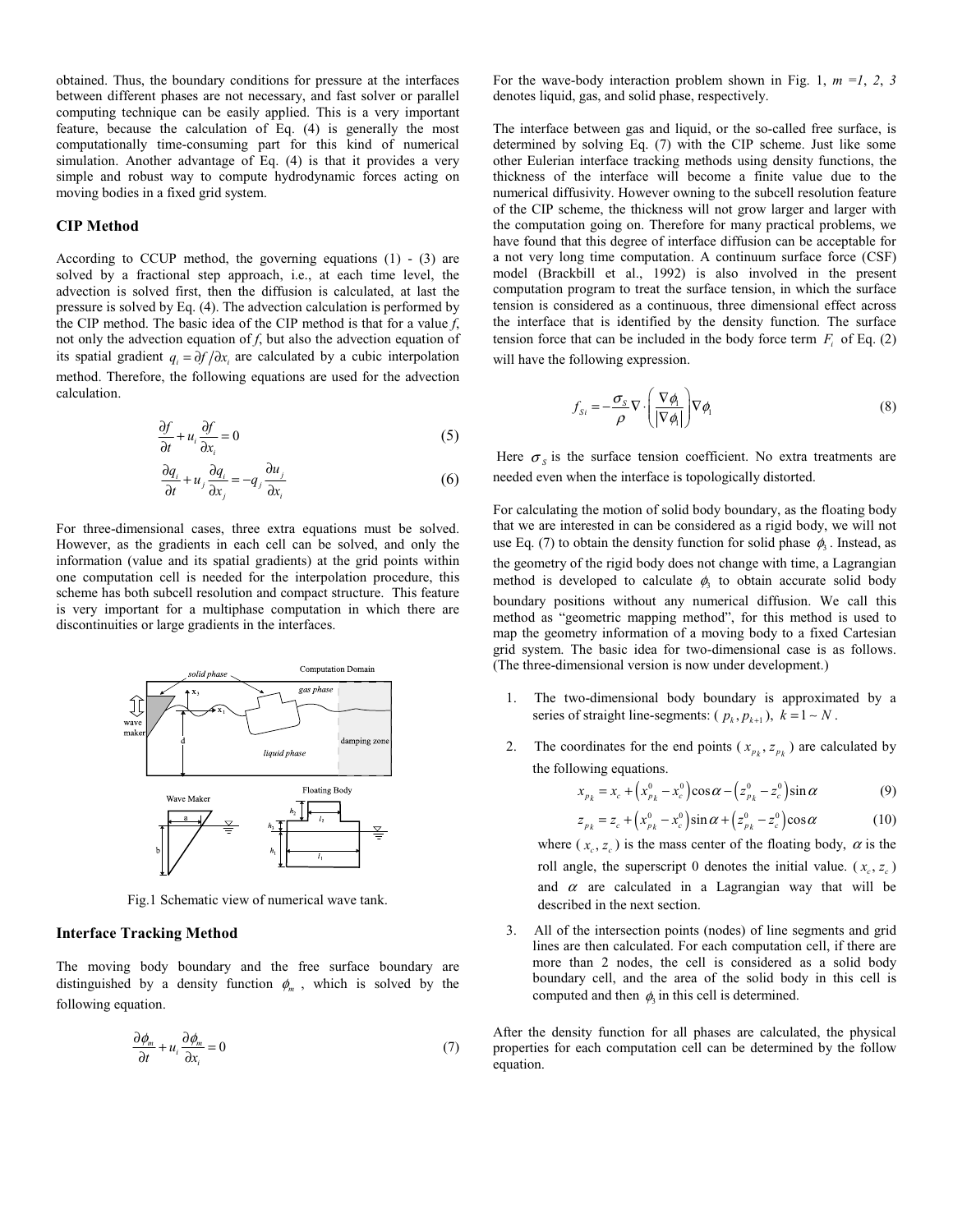$$
\lambda = \sum_{m=1}^{3} \phi_m \lambda_m \tag{11}
$$

where  $\lambda$  denotes the viscosity, sound speed, etc.

#### **Hydrodynamic Forces on the Floating Body**

The hydrodynamic forces acting on the floating body can be obtained by integrating the pressure force and skin friction force along the body surface. If only the pressure is needed to consider, i.e., the skin friction is relatively small and can be neglected, the following Gauss theorem can be applied.

$$
F_{di} = -\oiint_{S} p n_i dS = -\oiint_{V} \frac{\partial p}{\partial x_i} dV
$$
 (12)

Where  $n_i$  is the unit normal vector. As the pressure in the whole computation domain can be calculated by Eq. (4), Eq. (12) provides a very simple and robust way to compute the hydrodynamic forces on the moving body in the fixed Cartesian grid system. For instance, for a two dimensional problem, the force and the moment acting on the floating body can be written as

$$
F_x = -\underset{\Omega}{\text{diag}} \frac{\partial p}{\partial x} \phi_3 dV \ , \ \ F_z = -\underset{\Omega}{\text{diag}} \frac{\partial p}{\partial z} \phi_3 dV \tag{13}
$$

$$
M_{y} = -\underset{\Omega}{\text{H}}\underset{\Omega}{\text{F}}\left[ (x - x_c) \frac{\partial p}{\partial z} - (z - z_c) \frac{\partial p}{\partial x} \right] \phi_3 dV \tag{14}
$$

Where  $\Omega$  denotes the whole computation domain. Then the position of the mass center and the roll angle can be obtained by the following equations.

$$
\frac{d^2x_c}{dt^2} = F_x , \qquad \frac{d^2z_c}{dt^2} = F_z , \qquad \frac{d^2\alpha}{dt^2} = M_y
$$
 (15)

Note that the skin friction force is not considered in Eq. (12) because the skin friction force is not continuous across the body surface. Therefore another approximate method is needed to develop for the problem in which the skin friction cannot be neglected.

## **Absorbing Boundary Condition for NWT**

In order to perform simulations of numerical wave tank over long time in a finite computation domain, a non-reflection boundary condition is required at the downstream boundary. In this study, an artificial damping zone is placed at the downstream boundary  $(x_1^s < x_1 < x_1^e$ ,  $x_2^b < x_2 < x_2^t$ ), and an artificial damping force is added to the body force term of Eq. (2), which is expressed as follows.

$$
f_{di} = \alpha \left( \frac{x_1 - x_1^s}{x_1^s - x_1^e} \right)^m \left( 1 - \left| \frac{x_3 - x_3^f}{x_3^t - x_3^b} \right| \right)^n u_i \delta_{i3} \tag{16}
$$

where  $x_1^s$   $x_1^e$ ,  $x_2^b$  and  $x_3^t$  denote the positions of damping zone boundaries,  $x_3^f$  is the average free surface position. For constants in Eq. (16),  $\alpha = 0.5/\Delta t$ ,  $m = 4$ ,  $n = 1$  are used for the computations shown in this paper according to several prior test calculations.

#### RESULTS

A couple of two-dimensional numerical examples will be shown for both validation and demonstration of the present method.

## **Numerical Wave Tank**

The computation condition is chosen from an experiment (Kashiwagi, 1996). The characteristic length for the float of the wave maker is  $a = 0.3776m$ , the period of the wavemaker motion is  $T\sqrt{g/a} = 7.343$ . The computation grid and time step adopted are shown in Table 1. The comparison of free surface elevation at  $x/a = 9.629$  with both the experiment and the non-linear BEM calculation by Kashiwagi, which is shown in Fig. 2, is perfect for this case.



Fig.2 Comparison of free surface elevations at  $x/a = 9.629$ 

Table 1 Computation condition for NWT

| Wave maker         |                                               |
|--------------------|-----------------------------------------------|
| geometry           | $a = 0.0792m$<br>$b/a = 2.5$                  |
| motion             | $z(t) = Z \sin(2\pi t/T)$                     |
| amplitude          | $Z/a = 0.6$                                   |
| wave number        | $Ka = \omega^2 a/g = 0.2, 0.4, 0.6, 0.8, 1.0$ |
| water depth        | $d/a = 7.6$                                   |
| Grid and Time Step |                                               |
| grid number        | 300 (horizontal) $\times$ 136 (vertical)      |
| min grid spacing   | $\Delta x/a = 0.02 \quad \Delta z/a = 0.02$   |
| time step          | $\Delta t/T = 5 \times 10^{-4}$               |



Fig.3 Comparison of first-order hydrodynamic forces